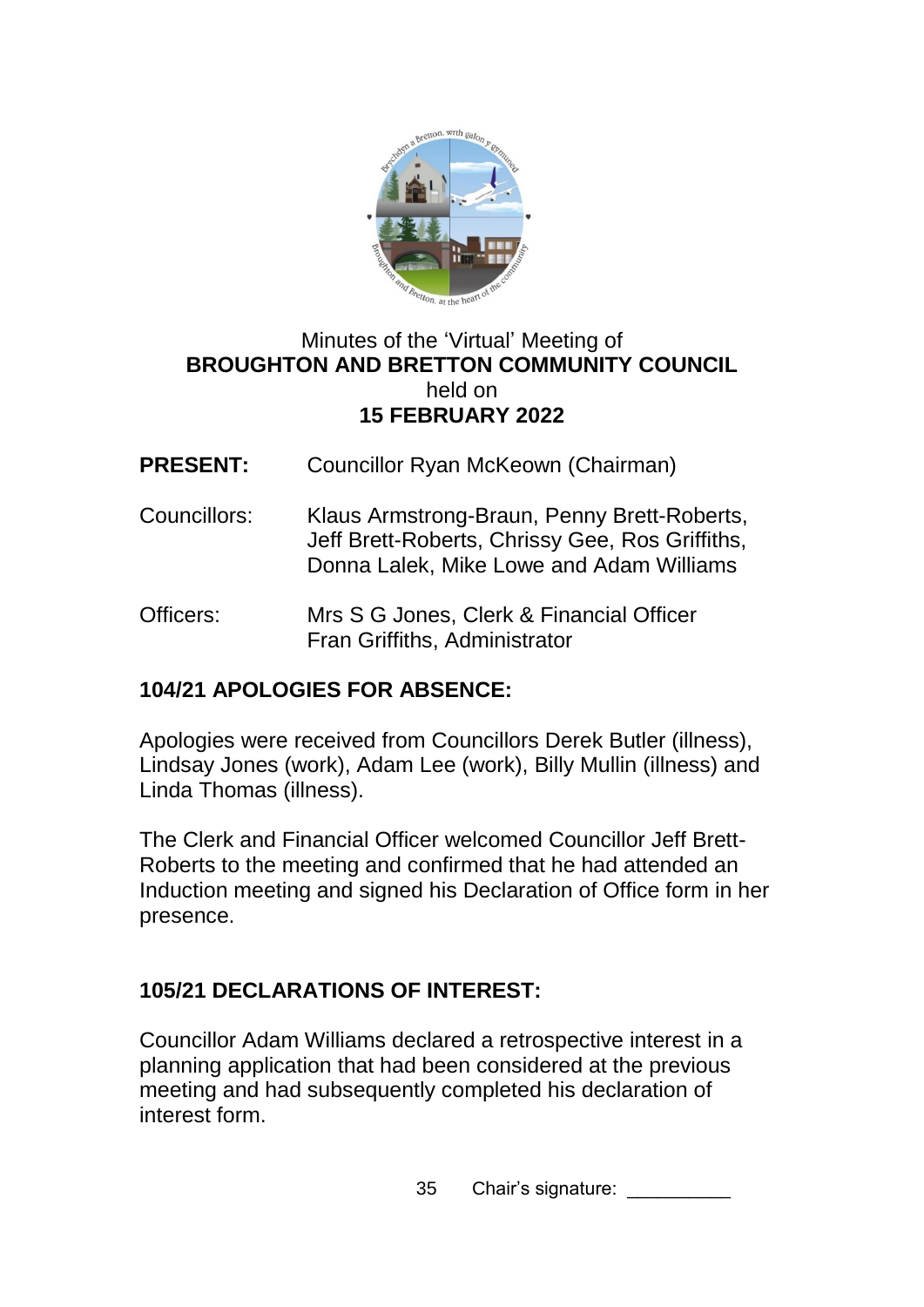## **106/21 MINUTES OF THE PREVIOUS MEETING:**

**IT WAS RESOLVED**: that the minutes of the previous meeting held on 18<sup>th</sup> January 2022 be approved as a correct record.

## **107/21 MATTERS ARISING FROM THE MINUTES:**

There were none.

## **108/21 JOINT SERVICES COMMITTEE:**

**IT WAS RESOLVED**: that the minutes of the virtual meeting of the Joint Services Committee held on 19th January 2022 be approved as a correct record.

#### **109/21 LOCAL GOVERNMENT AND ELECTIONS (WALES) ACT 2021, CONSULTATION 2022:**

The Clerk and Financial Officer had prepared a draft response to the consultation and asked the council to agree or amend accordingly.

**IT WAS RESOLVED:** to approve the response to be submitted to Welsh Government.

#### **110/21 H.M. THE QUEEN'S PLATINUM JUBILEE CELEBRATIONS:**

- a) The Clerk and Financial Officer made enquiries into the provision of commemorative coins to all school pupils within Broughton Primary School and that details of the quote could be considered at the next meeting.
- b) The Clerk and Financial Officer had spoken with Sarah Slater, Bio-Diversity at Flintshire County Council for suitable locations and types of trees to plant. A member suggested that a circle of five trees be planted at the country park with a further two trees at Bretton.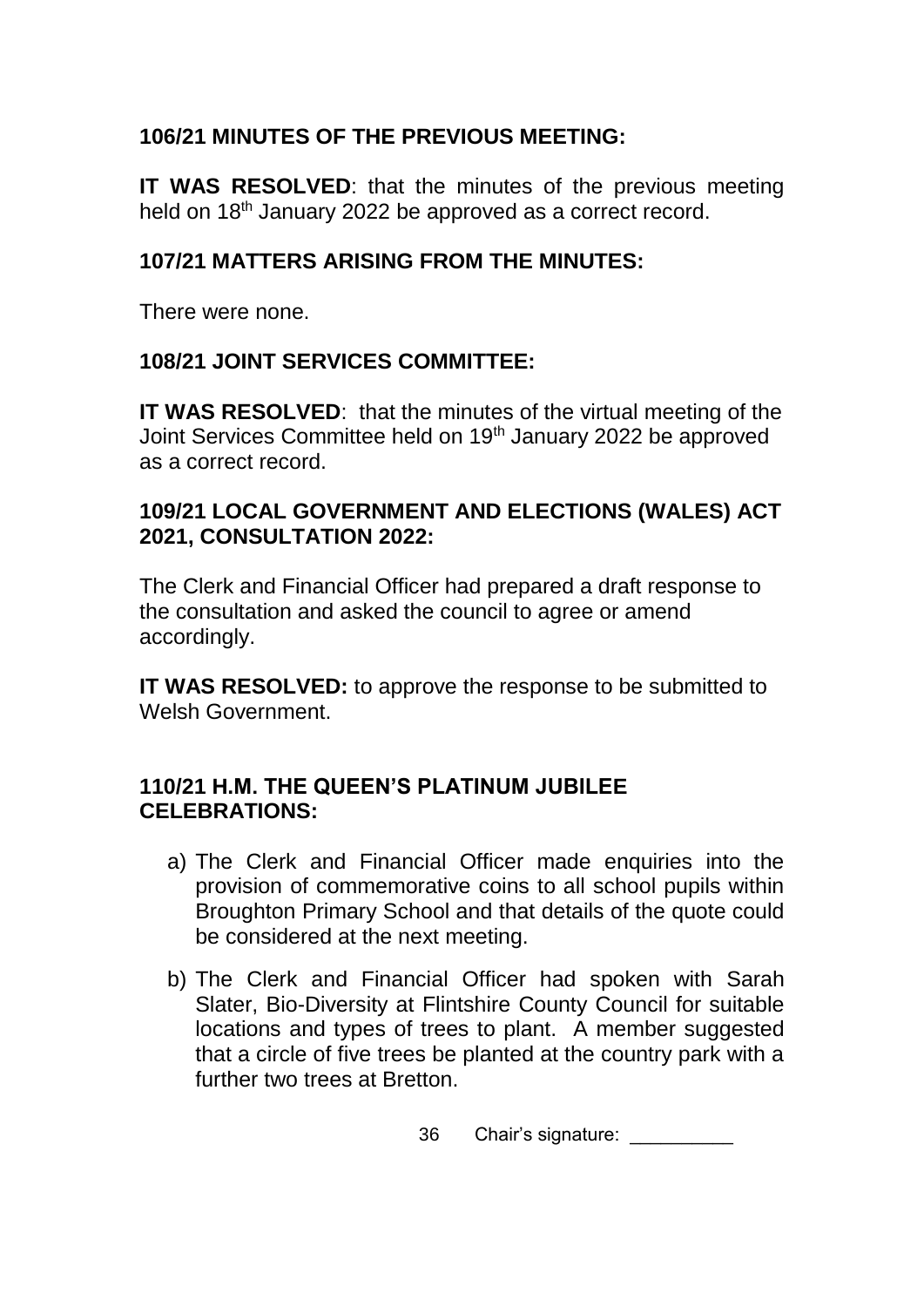- c) Members had been encouraged to continue to promote the Big Jubilee Lunch with residents organising their own gatherings.
- d) The Clerk and Financial Officer sought approval from Members for the Broughton Carnival to be held on  $3<sup>rd</sup>$  and  $4<sup>th</sup>$ June.

#### **IT WAS RESOLVED TO:**

- a) Consider the quotation at the next meeting of the council in March for the commemorative coins;
- b) Approve a ring of trees in the Country Park and two in Bretton;
- c) Members to promote the Big Jubilee Lunch within their own wards; and
- d) Approve the use of Brookes Avenue on 3<sup>rd</sup> and 4<sup>th</sup> June for the annual carnival.

#### **111/21 PLANNING APPLICATIONS:**

#### **IT WAS RESOLVED:**

(i) County Council Members:

It was noted that the participation of those Councillors who were also Members of the County Council, in both the debate and subsequent vote, was on the basis that the views expressed were preliminary views taking account of the information made available to the Community Council.

The County Councillors reserved their final views on the applications until they were in full possession of all relevant arguments for and against.

- (ii) That the County Planning Authority be advised of this Council's observations on the applications submitted to it for consideration, as per the attached schedule for February 2022*.*
- (iii) There were no planning appeals.
- (iv) That the planning decisions be noted.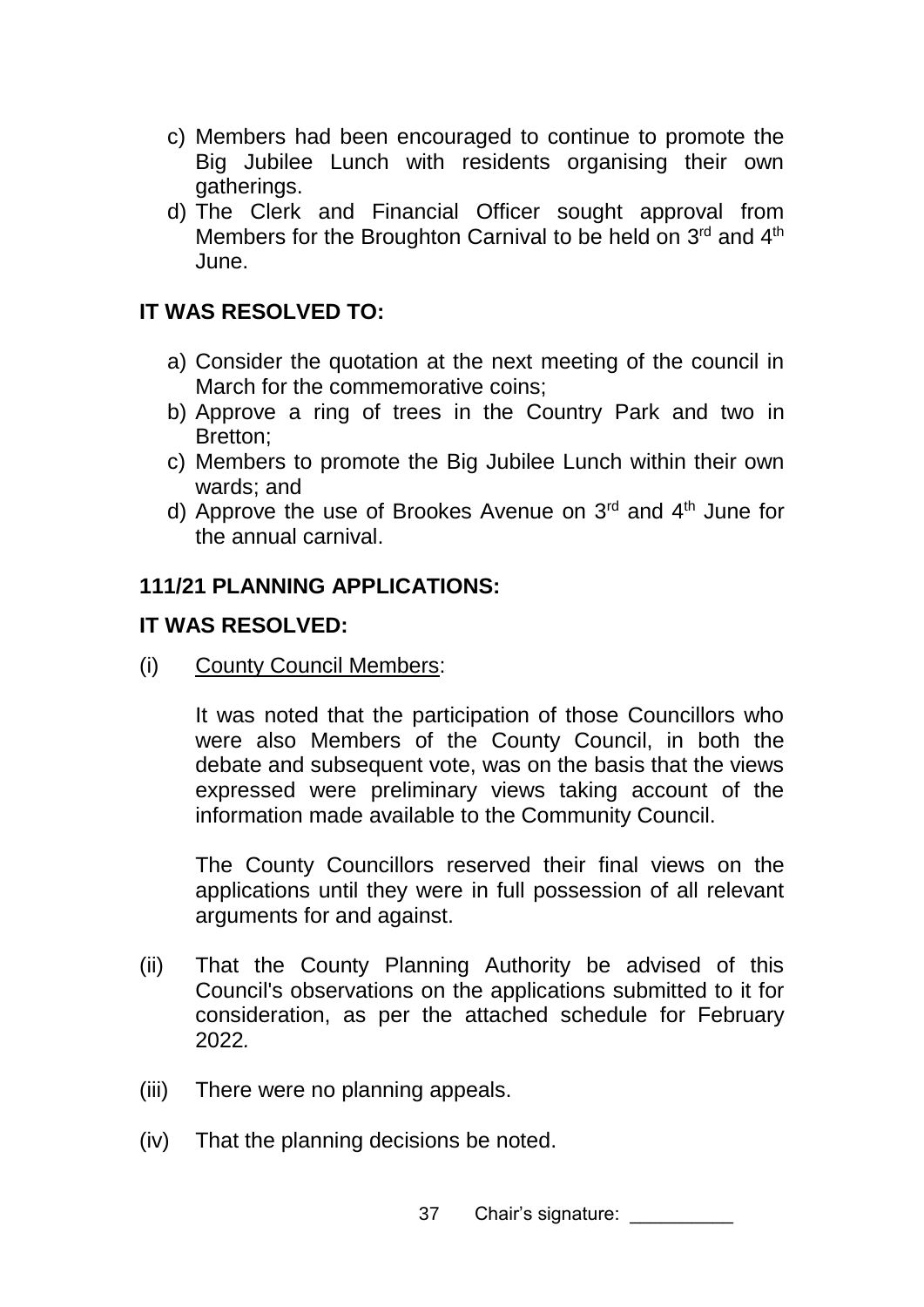iiv) The Clerk and Financial Officer said that a formal notice for a pre-planning application had been submitted for the Solar Farm at Bretton Hall. A member suggested that the Community council should be able to receive funding from the project as part of a climate change initiative to plant trees and improve canopy cover.

## **112/21 LIGHTING FAULTS:**

There were none.

## **113/21 ACCOUNTS FOR PAYMENT:**

**IT WAS RESOLVED**: that the list of payments in the sum of £31,049.47 for February be approved.

## **114/21 BANK RECONCILIATION:**

**IT WAS RESOLVED**: to receive and approve the bank reconciliation for the period ending 31<sup>st</sup> January 2022.

## **115/21 STAFF RETIREMENTS:**

The Clerk and Financial Officer advised that two members of staff had recently announced that they would retire on the 31st March and 8th May, respectively. The vacancies had been advertised on several forums with a closing date of 25<sup>th</sup> February for The Maintenance Assistant and 4<sup>th</sup> March for the Senior Maintenance Officer. There would be a period of one week of shadowing for the Maintenance Assistant and two weeks for the Senior Maintenance Officer that would be payable.

**IT WAS RESOLVED:** to note the update and provide a gift for both members of staff to recognise their 8 years and 37 years' commitments respectively.

38 Chair's signature: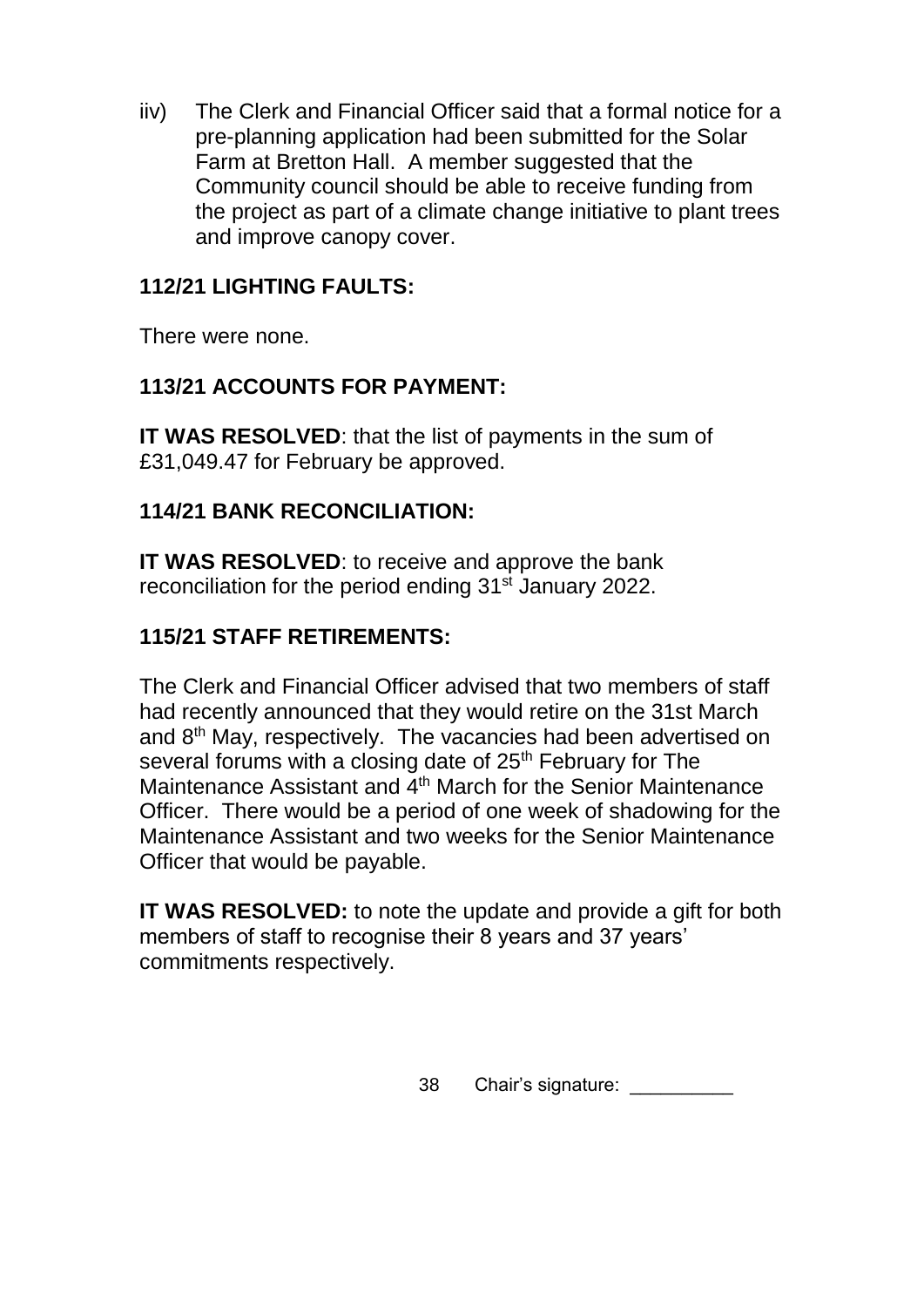# **116/21 SCOTTISH POWER INCREASE IN ENERGY PRICES:**

The Clerk and Financial Officer advised of the impact of the increase in energy prices on the Council's budget. After speaking with Scottish Power it had been confirmed that there would be no negotiation on a reduction of the tariff prices but that the Council could seek an alternative supplier. Contact had also been made with the County Council for information and assistance.

. **IT WAS RESOLVED:** to authorise the Clerk and Financial Officer to seek an alternative supplier.

# **117/21 CLERK AND FINANCIAL OFFICER'S REPORT:**

The Clerk and Financial Officer advised that the cost to the council for the joint maintenance agreement for February amounted to £9,885.23 subject to the approval of the Council's contribution towards the new van.

The Clerk and Financial Officer said that Hawarden Community Council had purchased a new Ford Transit van which had been paid for out of its reserves. She asked the Council if it would be willing to contribute its proportion of the costs of £3,826.05 from reserves or receive the re-charge in April.

**IT WAS RESOLVED TO:** to receive and note the update and to pay the Council's contribution towards the cost of the van immediately with the amount to be taken from reserves.

# **118/21 POLICE AND HIGHWAYS MATTERS:**

A Member reported pot holes in the road outside number 63 Forest Drive.

**IT WAS RESOLVED:** to note the update.

# **119/21 COUNTY MEMBERS INFORMATION ITEMS:**

A member said that earlier in the day Flintshire County Council had set their budget for the next financial year and that there would be an increase of 3.95% in council tax which was one of the lowest across the region.